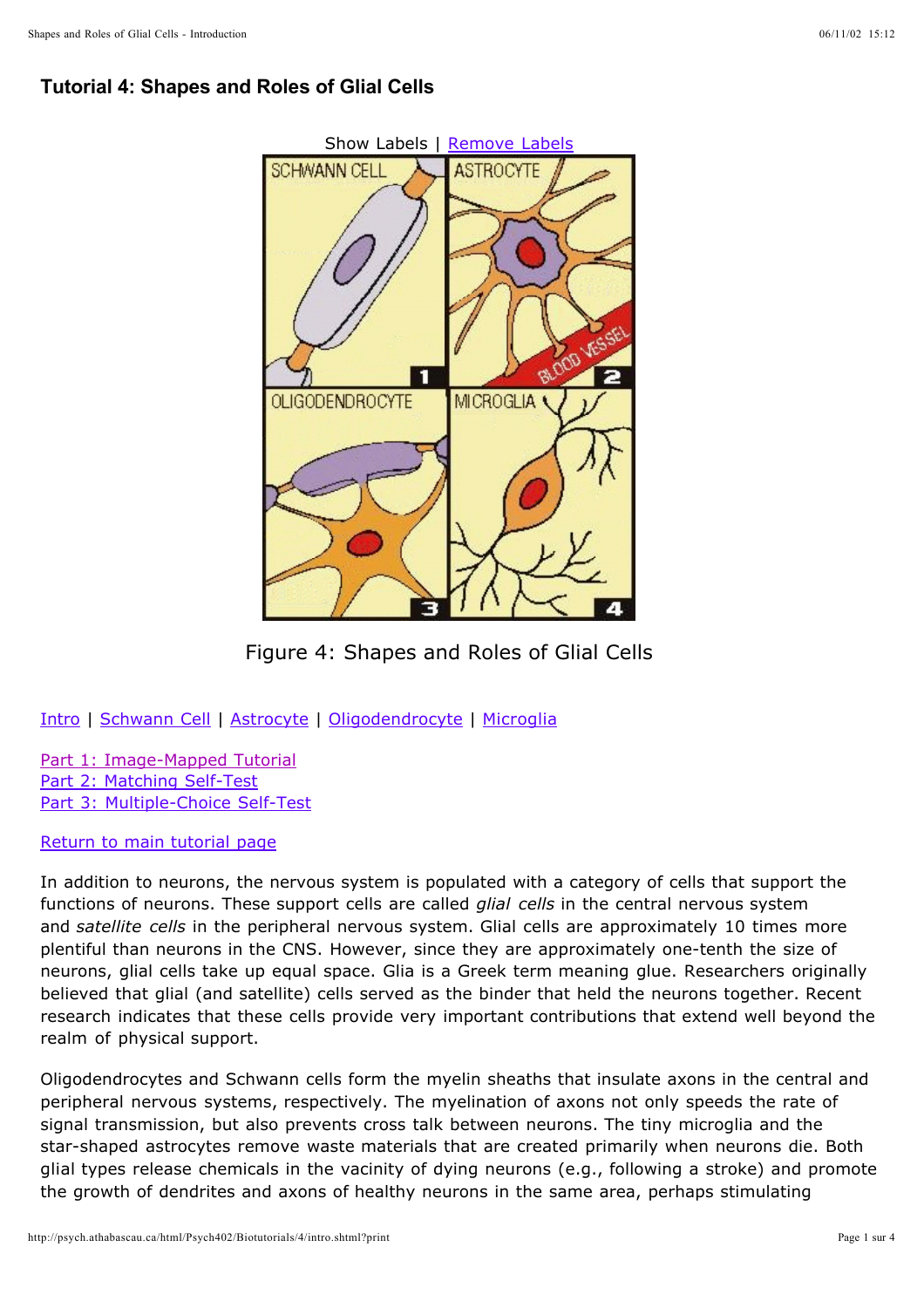recovery of function. Nitric oxide speeds up the dying process when released close to weakened neurons. Radial glial cells (a type of astrocyte) guide the migration of neurons and the path of sprouting and growing dendrites and axons during embryonic development of the nervous system. Astrocytes also exchange K+ and other chemicals with neurons, and act as an intermediary by transporting substances between neurons and the bloodstream.

## Advanced

The complete classification scheme for glial cells in the nervous system provides additional detail (Parent, 1996). Astrocytes are technically divided into two types: fibrous astrocytes are associated with white matter or collections of axons and protoplasmic astrocytes are associated with gray matter or collections of neuronal cell bodies. Astrocytes are the largest of glial cells with an average diameter of 40-50 microns. Each contains numerous podia (or feet-like extensions) that make intimate contact with both blood vessels and neurons.

Astrocytes communicate with each other via gap junctions called syncytium. Probable physiological roles served by astrocytes include:

- 1. the maintenance of ions and buffering of potassium and pH in extracellular fluid,
- 2. recycling of neurotransmitters, the production and secretion of neurotrophic factors (e.g., neural growth factor) that stimulate the growth and maintenance of neurons, and
- 3. calcium signaling (the use of slowly changing gradients of calcium as a means of cross-glial communication).

Receptor sites for neurotransmitters such as glutamate and GABA have been identified on both astrocytes and Schwann cells. The functional significance of these receptors remains a mystery, but there is some speculation that these receptors allow for identification of neighboring neurons. This identification would allow for the production of appropriate signaling and membrane proteins by the glial cell.

Another type of glial cell, the ependymal cell, form the linings of the brain's internal cavities (the ventricular system). Ependymal cells play a role in the blood-brain barrier. This barrier prevents the entry of certain (usually large) molecules into the central nervous system.

Glial cells are capable of reproduction, and when control over this capacity is lost primary brain tumors result. So called astrocytoms and glioblastomas are amongst the most deadly or malignant forms of cancer. Other neurological conditions are associated with abnormal glial function.

## Reference

Parent, A. (1996). *Carpenter's human neuroanatomy* (9th ed.). London: Williams & Wilkins.

Suggestions for further study

### **SUGGESTED READINGS:**

Baker, P.F. (1966, March). The nerve axon. *Scientific American, 214*(3), 74-82.

Berridge, M.J. (1985, October). The molecular basis of communication within the cell. *Scientific*  (4), 142-152. *American, 253*

Cowan, W.M. (1979, September). The development of the brain. *Scientific American, 241*(3), 113-133.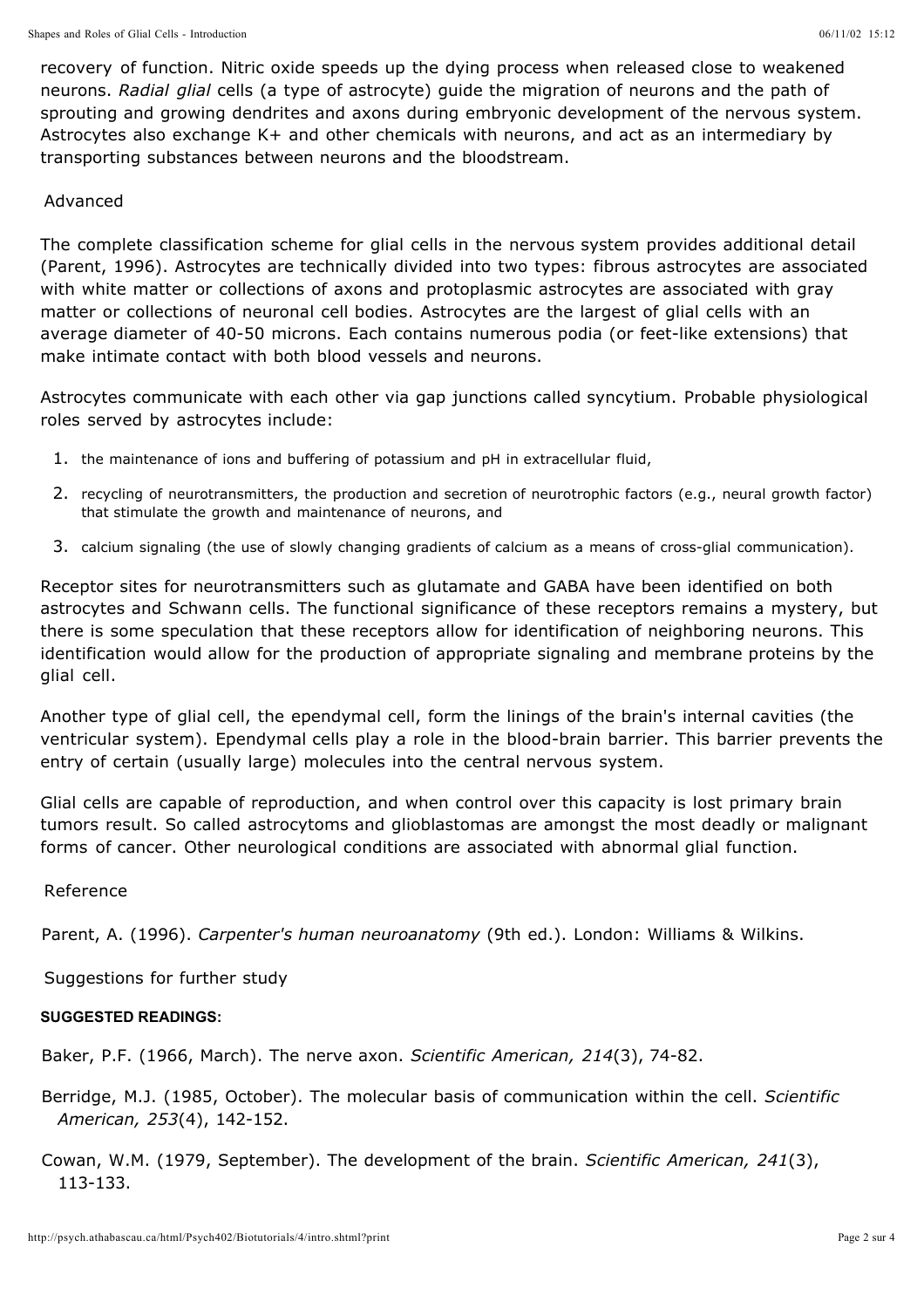Glausiusz, J. (1996, August). Brain, heal thyself. *Discover, 17*(8), 28-29.

- Goldberger, A.L. Rigney, D.R. & West, B.J. (1990, February). Chaos and fractals in human physiology. *Scientific American, 262*(2), 42-49.
- Goldman, C.SS. & Bastiani, M.J. (1984, December). How embryonic nerve cells recognize one another. *Scientific American, 251*(6), 58-66.
- Holloway, M. (1992, January). Under construction. Temporary scaffolding guides nerves in the developing brain. *Scientific American, 266*(1), 25-26.
- Holloway, M. (1992, December). Unlikely messengers. How do nerve cells communicate? *Scientific*  (6), 52, 56. *American, 267*
- Holloway, M. (1993, March). Lethal cascade. A model for the neurologic damage found in AIDS. *Scientific American, 268*(3), 28-30.
- Horgan, J. (1995, August). It's all in the timing. Neurons may be more punctual than had been supposed. *Scientific American, 273*(2), 16-18.
- Hubel, D.H. (1979, September). The brain. *Scientific American, 241*(3), 44-53.
- Kalil, R.E. (1989, December). Synapse formation in the developing brain. *Scientific American,* (6), 76-79, 82-85. *261*
- Kandel, E.R. (1979, September). Small systems of neurons. *Scientific American, 241*(3), 66-76.
- Kimelberg H.K. & Norenberg M.D. (1989, April). Astrocytes. *Scientific American, 260*(4), 66-72, 74, 76.
- Morell, P. & Norton, W.T. (1980, May). Myelin. *Scientific American, 242*(5), 88-90, 92, 96.
- Patterson, P.H., Potter, D.D. & Furshpan, E.J. (1978, July), The chemical differentiation of nerve cells. *Scientific American, 239*(1), 50-59.
- Radetsky, P. (1991, April). The brainiest cells alive. *Discover, 12*(4), 83-90.
- Rennie, J. (1990, January). Nervous excitement. *Scientific American, 262*(1), 21.
- Rennie, J. (1994, October). Fishy repair jobs. To fix a damaged neuron, kill some other brain cells. *Scientific American, 271*(4), 31-32.
- Selkoe, D.J. (1992, September). Aging brain, aging mind. *Scientific American, 267*(3), 134-142.
- Shepherd, G.M. (1978, February). Microcircuits in the nervous system. *Scientific American, 238*(2), 93-103.
- Snyder, S.H. & Bredt, D.S. (1992, May), Biological roles of nitric oxide. *Scientific American, 266*(5), 68-71, 74-77.
- Stent, G.S. (1972, September). Cellular communication. *Scientific American, 227*(3), 43-51.
- Stevens, C.F. (1979, September). The neuron. *Scientific American, 241*(3), 54-65.
- Streit, W.J. & Kincaid-Colton, C.A. (1995, November). The brain's immune system. *Scientific*